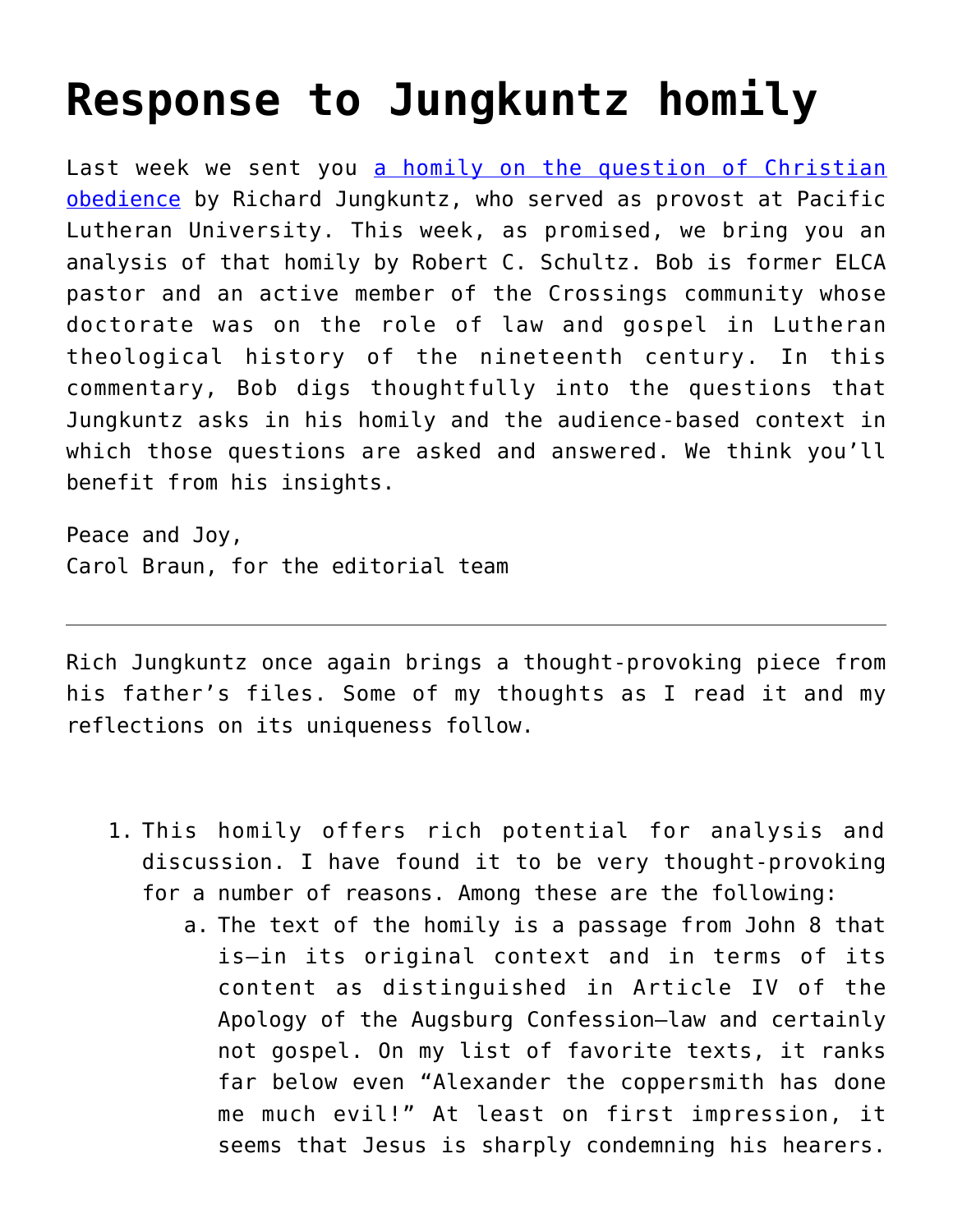The text seems to appear in the homily as the basis for an illustration of "hearing." Would the homily be different if the text described "hearers" in some other way?

- b. The author explicitly relates this homily to his understanding of law and gospel.
- c. A major content of the homily is an explicit discussion of its underlying basis in systematic and hermeneutical theology and its corresponding assumptions.
- 2. The homily is addressed to a very specific and limited audience with unique characteristics: Lutheran college students who are almost all between eighteen and twentytwo years old and living in a very competitive environment that emphasizes success and failure. These students may bring with them a common liturgical and educational experience in a specific Lutheran tradition and are still attending chapel services. The homilist may safely assume that background.
	- a. The author focuses his analysis on the point at which the developmental needs of this audience are related to the illustration that he uses. I personally formulate my understanding of this in terms of Erik Erikson's scheme of epigenetic personal development. These students are in an extended adolescence in the course of which they repeat and reprocess developmental tasks of childhood in a variety of situations. They are finding new layers of their own personal identity. Others may have other frameworks for understanding this homily's audience, but it is, in my opinion, impossible to speak specifically about and hope to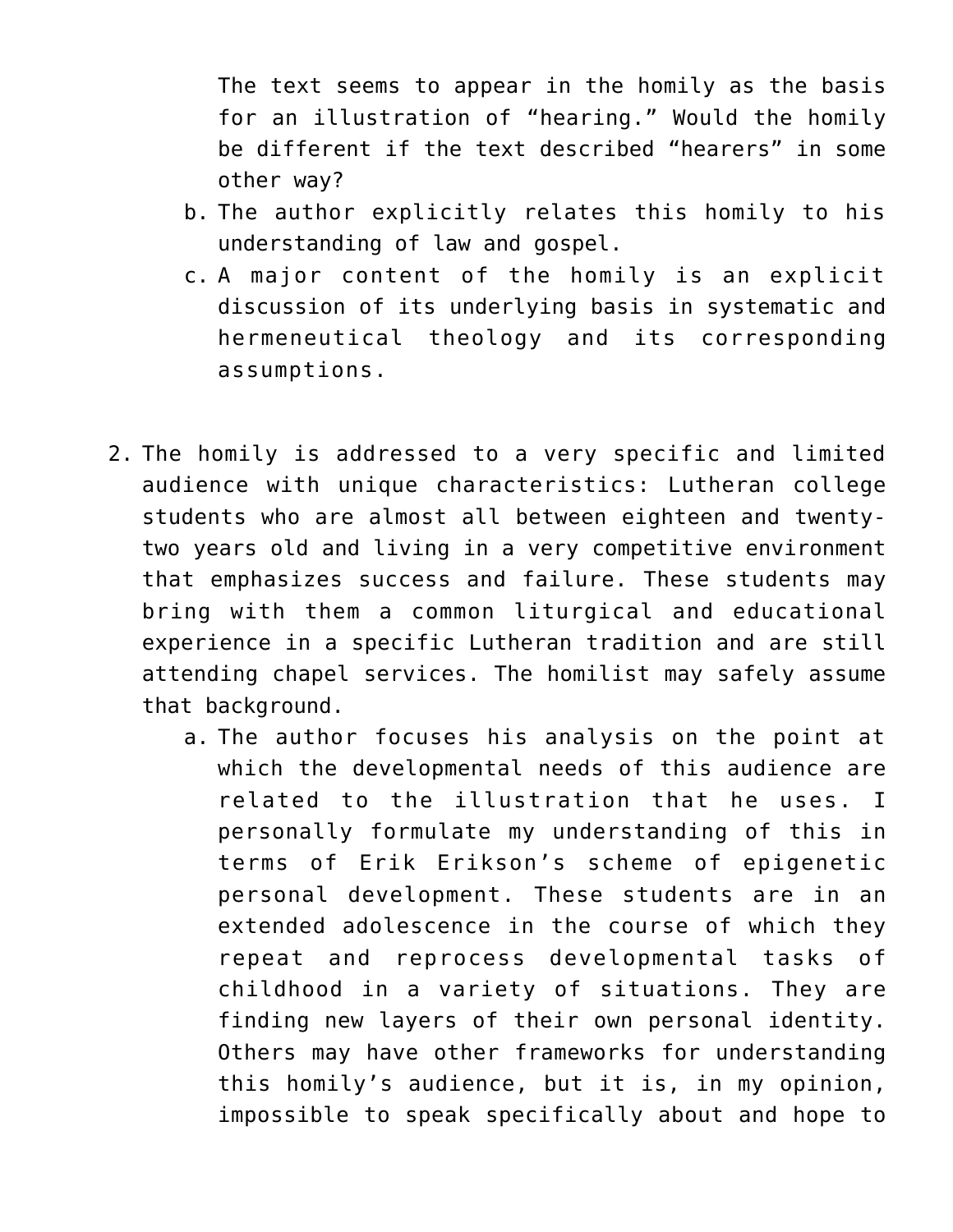understand the author's presupposition without some such set of categories of personal development. In terms of Erikson's framework of the stages of personal development, the author assumes that the students are focused on developing their personal identity as individuals and as members of groups, and that they are engaged in recapitulating childhood at the stage of developing a favorable balance between autonomy and shame, which is before the stage of considering guilt versus initiative. (If the terminology is confusing, a glance at this Wikipedia entry may help: [http://en.wikipedia.org/wiki/Erikson%27s\\_stage](http://en.wikipedia.org/wiki/Erikson%27s_stages_of_psychosocial_development#Will:_Autonomy_vs._Shame_.26_Doubt_.28Muscular-Anal.2C_2-4_years.29) s of psychosocial development#Will: Autonomy vs. Sha me. 26 Doubt. 28Muscular-Anal.2C 2-4 years.29.) Others may have a better way of understanding what is happening in college that is relevant to this homily. However we describe the situation of this audience, we must ask about the appropriateness of using an illustration from early childhood (learning to walk) that is so far removed from the present experience of the audience ('audience' being, incidentally, another word with the stem "to hear").

b. My understanding of the difference between guilt and shame is that guilt is defined by conformity to a standard based on content: It was wrong; I knew it was wrong; I wanted to do what I knew was wrong; and I did it. On the other hand, shame is more processoriented: I wanted to do it; I did what I wanted to do; but what I actually did turned out differently than I intended; I may have learned that what I wanted is not what I really wanted; the outcome may not have met my own standards or somebody else's; it may have turned out differently than I wanted or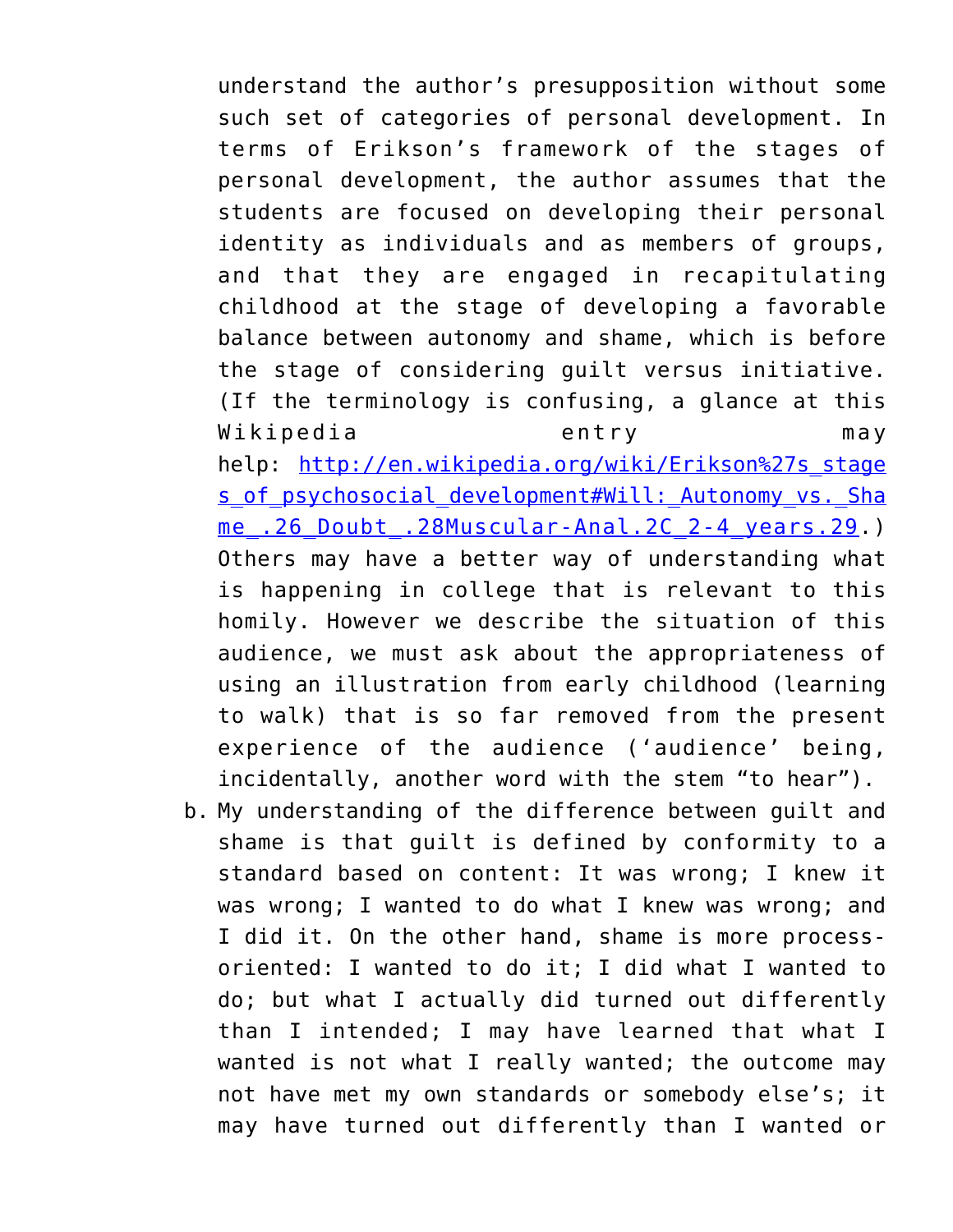hoped for when I did it; what I was trying to do may have been right but I did not do it well. I am not in control.

- c. Since the author is no longer with us, he must patiently endure both stupid and hopefully not-sostupid questions and also tolerate our vicarious responses as well as their underlying presuppositions. For example, Suzy will probably often hear someone saying "C'mon, you can do it!" or some variation. Should she respond to all such invitations and imperatives in the same way? Few of us would want Suzy to respond positively every time. How will she know the difference? What makes the difference? How will she know? Can we assume that all the paraenesis she will encounter comes from trustworthy persons? How can she know that a particular preacher is trustworthy? Does the paraenesis become trustworthy because of the person from whom it comes or because of its content or something else or some combination of factors? For the small child, learning to walk is predictably a satisfying and valuable experience. Unless physical handicaps make walking impossible, the child should be encouraged in learning to walk. Even when I fell as a child, I got up and tried again. Although Suzy will often be encouraged to do things that she may later wish she hadn't, in this case the encourager is someone who loves her and whom she loves and trusts. Although fathers are not always loving and trustworthy, the example used in this homily is clearly defined.
- d. Can we assume that God wills the good and that what God wants is good for all? God has reconciled himself to the world and all in it through Christ.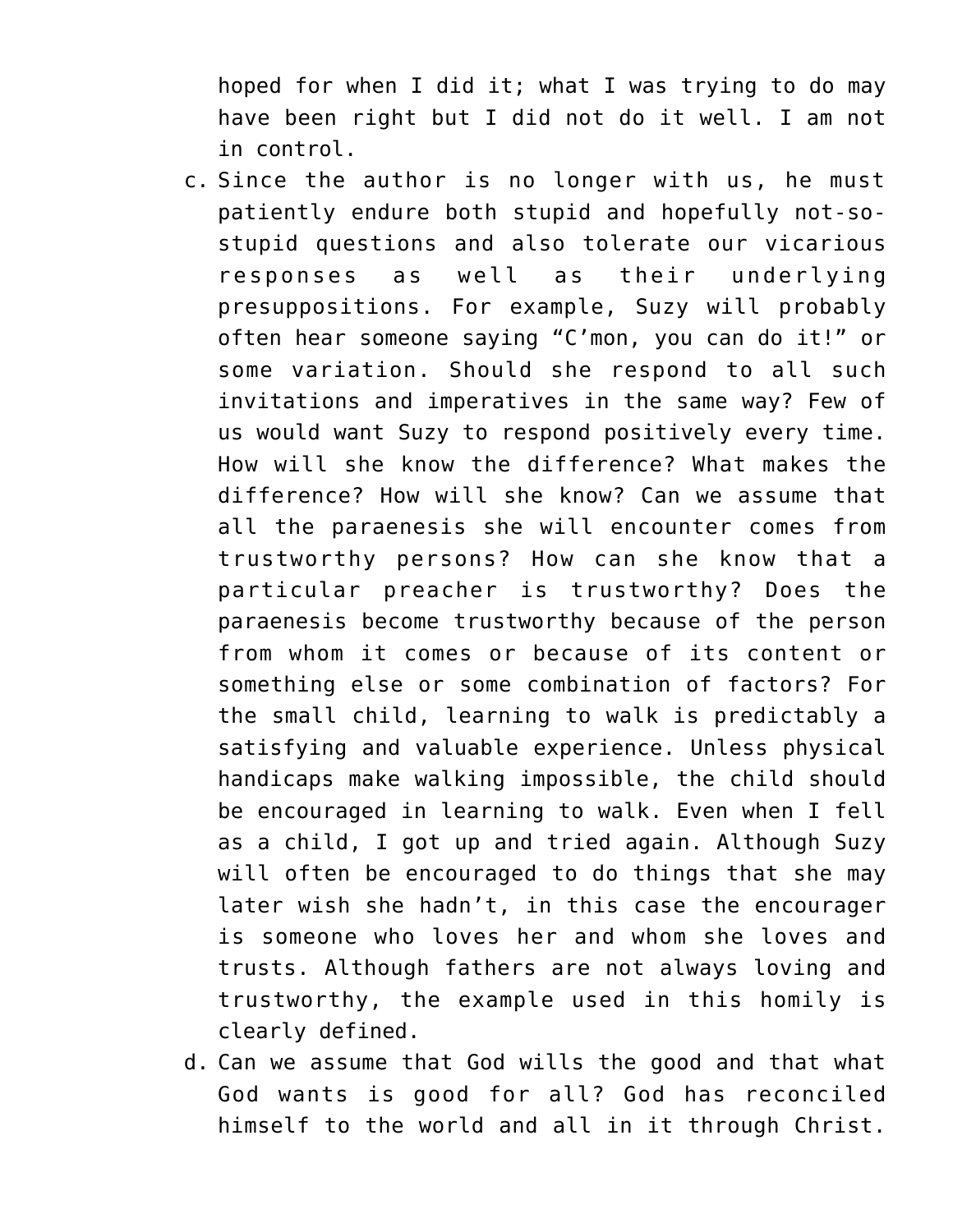God now wants us to be reconciled to him. The task of the preacher is not to reconcile God to his or her hearers but to reconcile his or her hearers to God.

Perhaps it will also be useful to consider another possible audience whose members are alcoholics and addicts. There are remarkable (and, so far as I know, still unresearched) examples of large groups overcoming addiction through the influence of pietistic Christian ministries. In our own country, however, the focus before the 1930s was largely on overcoming addiction in the confidence that this was God's will and that it required only the intense cooperation of the addict, who was often offered the alternative of kill or cure. Then, with the support of the Oxford Group—founded by a Lutheran pastor (Frank Buchman) and an Episcopalian priest (Sam Shoemaker)—Alcoholics Anonymous was born and incorporated its wisdom in "the twelve steps." If we assume that God intends that addicts overcome their addiction and find healing, perhaps the first of these twelve steps offers an interesting approach that is either more or less parallel to this homily. For reference, here are the twelve steps in the version provided by the Betty Ford Center:

- 1. We admitted we were powerless over alcohol—that our lives had become unmanageable.
- 2. Came to believe that a Power greater than ourselves could restore us to sanity.
- 3. Made a decision to turn our will and our lives over to the care of God as we understood Him.
- 4. Made a searching and fearless moral inventory of ourselves.
- 5. Admitted to God, to ourselves, and to another human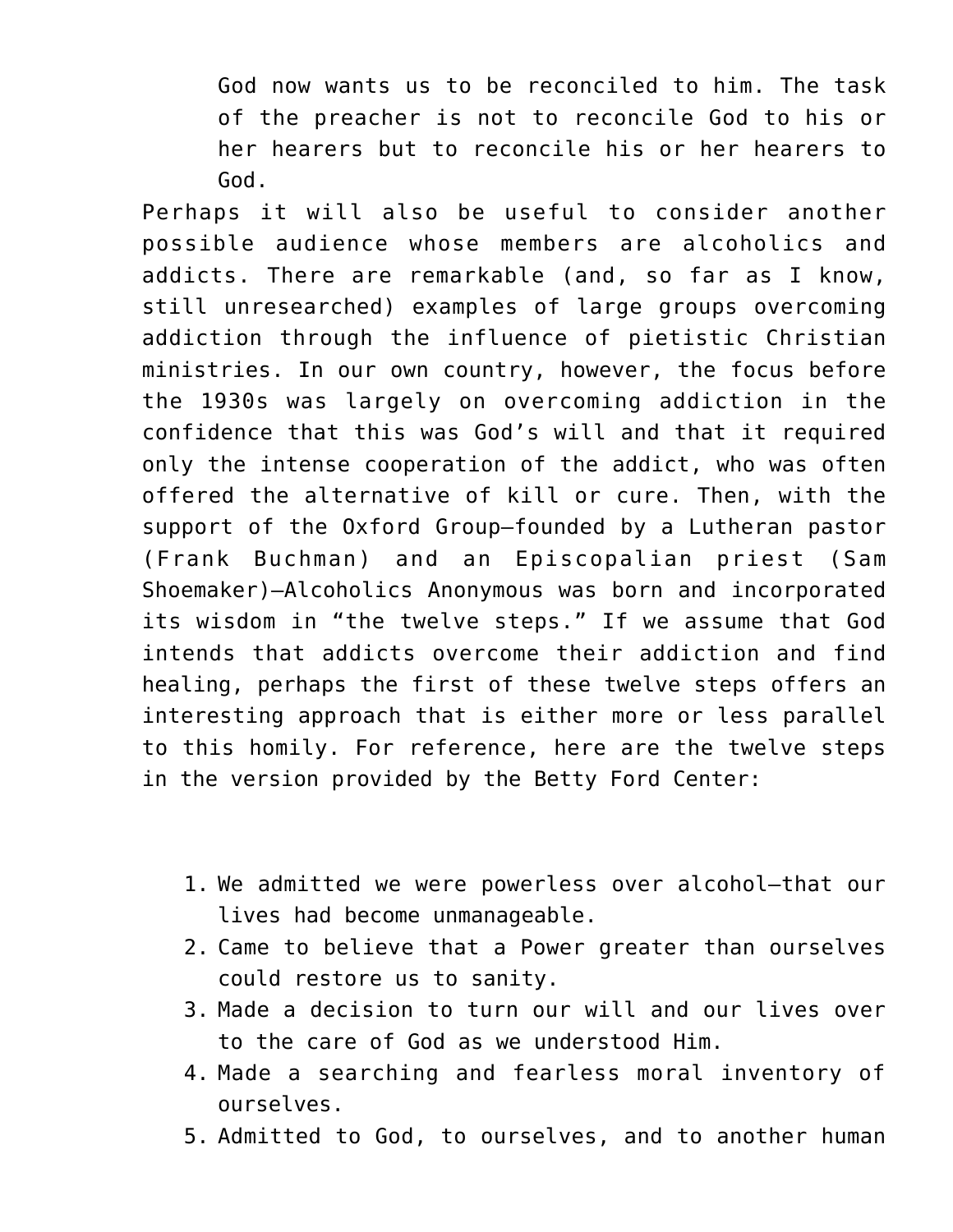being the exact nature of our wrongs.

- 6. Were entirely ready to have God remove all these defects of character.
- 7. Humbly asked Him to remove our shortcomings.
- 8. Made a list of all persons we had harmed, and became willing to make amends to them all.
- 9. Made direct amends to such people wherever possible, except when to do so would injure them or others.
- 10. Continued to take personal inventory and when we were wrong promptly admitted it.
- 11. Sought through prayer and meditation to improve our conscious contact with God, as we understood Him, praying only for knowledge of His will for us and the power to carry that out.
- 12. Having had a spiritual awakening as the result of these Steps, we tried to carry this message to alcoholics, and to practice these principles in all our affairs.
- 3. The homily explicitly intends to present the distinction between law and gospel. Given its purpose and its specific audience, we must ask whether it succeeds in this purpose. Some will miss terminology or explicit content traditional to that distinction. Perhaps some will find it inadequate in terms of the distinction between the content of the law and of the gospel in Article IV of the Apology of the Augsburg Confession (although the distinction between law and gospel is not explicitly referred to in the Augsburg Confession itself) based on the assertion that all Scripture can be divided into law and gospel. Lutherans traditionally have followed the lead of this approach and have often assumed an Aristotelian focus on content that is focused on issues of guilt and forgiveness of sins. In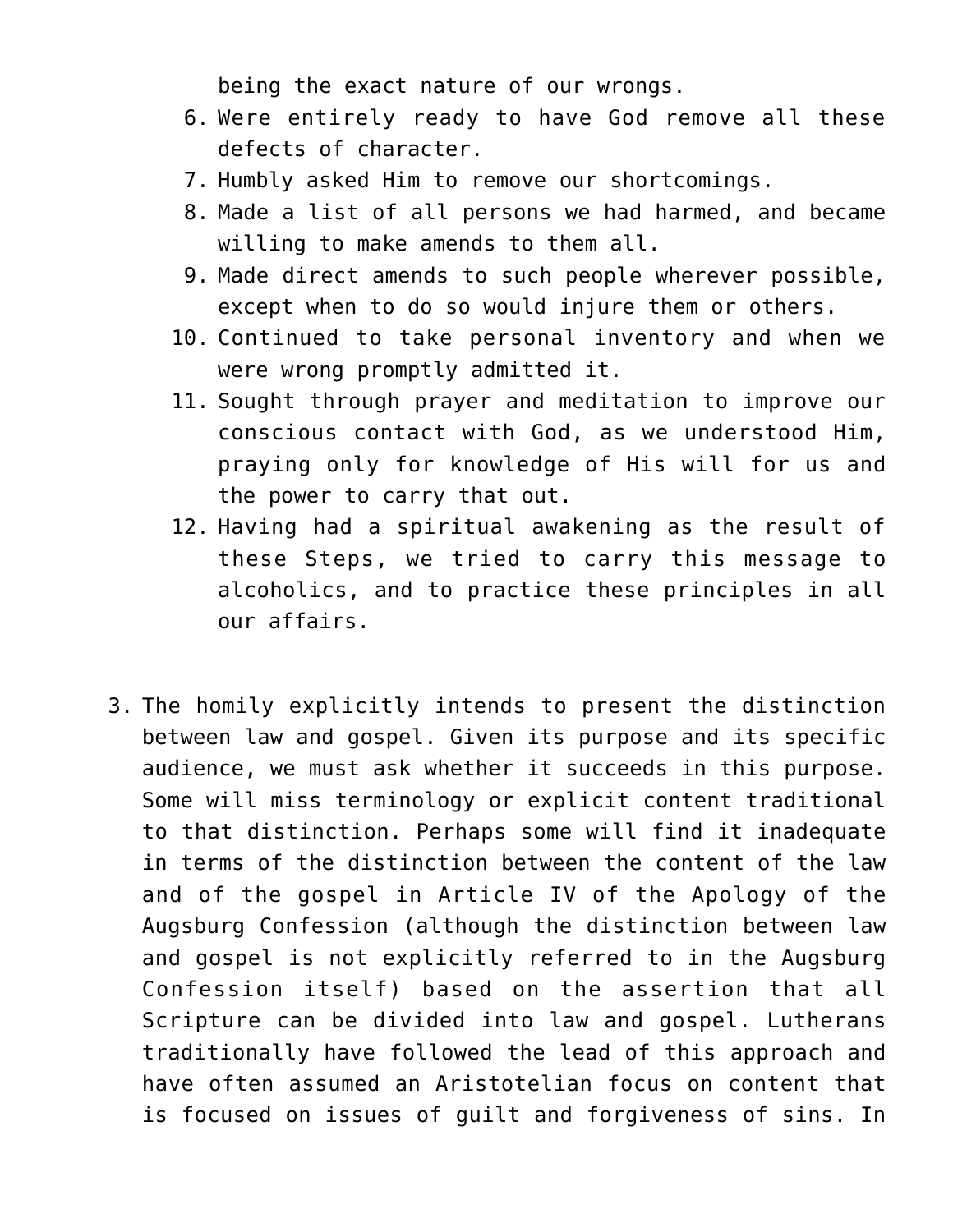contrast, there is, in my opinion, an equally Lutheran, equally acceptable approach, a tradition shaped by rejection of Aristotelian categories that defines the experiences of law and gospel in a variety of ways. This approach surfaces in Article V of the Formula of Concord when it uses the common reservoir of theological terms to define and to distinguish law and gospel in terms of their end effect of generating either mistrust or trust of God. But then, as Robert Preus has pointed out, the Formula of Concord in its entirety and in all its parts has had sometimes little, sometimes no influence on the development of Lutheran theology. [1] I would add the same about later Lutheran theology with notable exceptions such as, but not limited to, C.F.W. Walther in the nineteenth and Werner Elert in the twentieth century. [Note 1: Articles V and VI of the Formula of Concord, which belong together, had little influence upon later Lutheran orthodoxy, although the dogmaticians treated the subjects of the proper distinction between law and gospel and the Third Use of the law." "Influence of the Formula of Concord on the Later Lutheran Orthodoxy." An essay in *Discord, Dialogue, and Concord*, ed. L. Spitz. Philadelphia: Fortress Press, 1977, p. 93. [http://www.christforus.org/Papers/Content/Influence%20](http://www.christforus.org/Papers/Content/Influence%20of%20the%20Formula%20of%20Concord%20on%20Later%20Lutheran%20Orthodoxy.pdf) [of%20the%20Formula%20of%20Concord%20on%20Later%20Lutheran%](http://www.christforus.org/Papers/Content/Influence%20of%20the%20Formula%20of%20Concord%20on%20Later%20Lutheran%20Orthodoxy.pdf) [20Orthodoxy.pdf](http://www.christforus.org/Papers/Content/Influence%20of%20the%20Formula%20of%20Concord%20on%20Later%20Lutheran%20Orthodoxy.pdf).]

It seems to me—and I assume this in the following discussion—that answers can only be understood in terms of the questions to which they respond, and that there is no exclusively right way to ask the questions or respond to them. The way in which we ask our questions, whether Neoplatonic, Aristotelian, Nominalist, rationalisticscholastic, Enlightened, Newtonian, Einsteinian, existential, ontological, etc., will determine the way in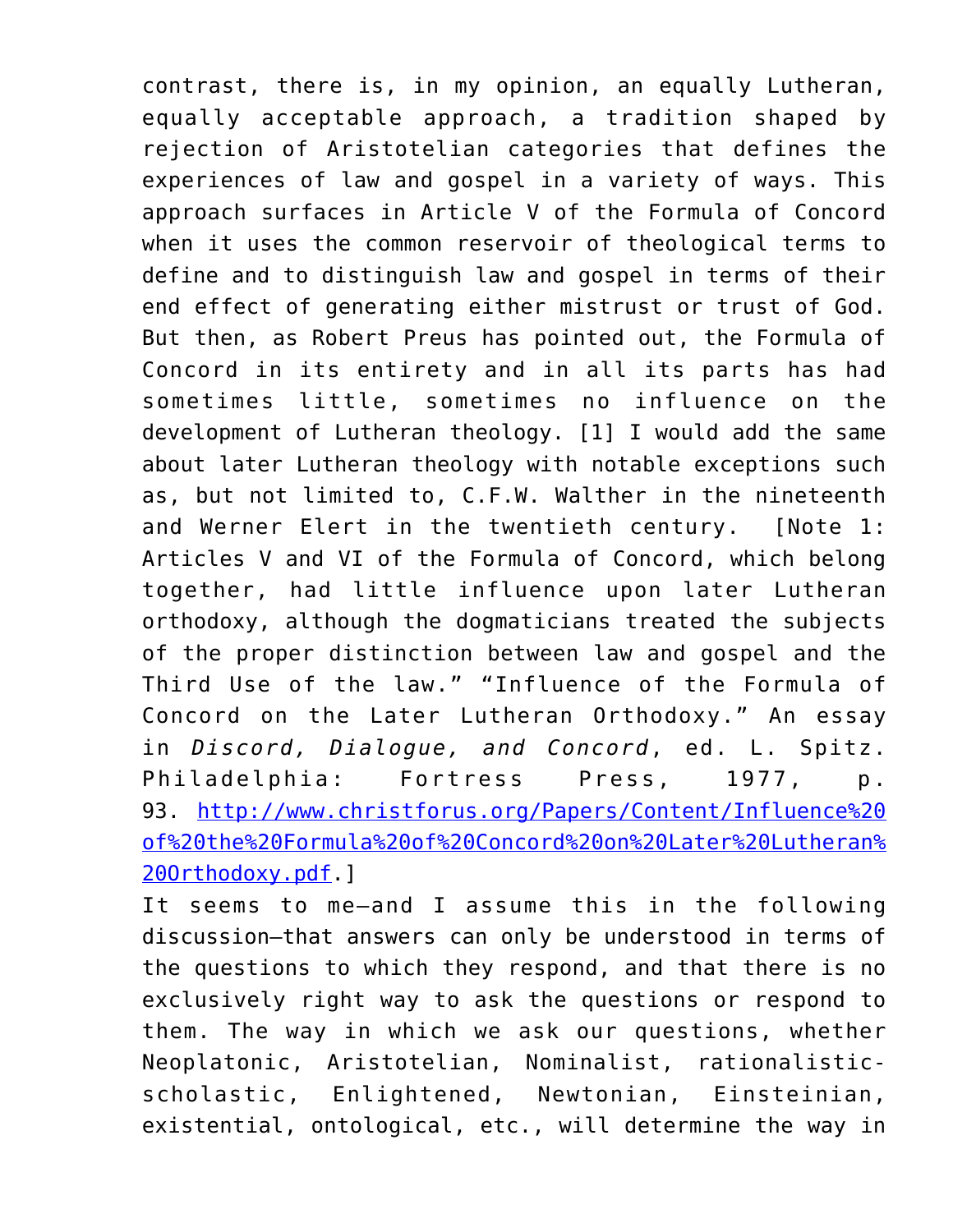which we formulate our answers and determine the nature of the answers that we consider relevant, even if we do not necessarily think them as correct answers to other kinds of questions.

Years of dialogue have taught me that it is more important to understand the question than to have a formulaic answer valid for all questions. It has also taught me that a very good sermon in one situation is totally inappropriate in another. Unlike systematic theology which defines its own content and the questions that it asks, the preacher needs to hear, to clarify, and to respond to the questions asked by the audience and to respond to those questions with the gospel. As I think back over my experiences as preacher to a variety of audiences including middle-class suburban families, people in nursing homes, adolescent college students, enlisted or drafted military, mentally ill people with some hope of recovery, mentally ill people warehoused as too ill to treat with no hope of recovery, or residents of a maximum security prison for the criminally insane, etc., I have delivered more than my allotted share of totally irrelevant and contextually meaningless sermons. [2] When I feel a little manic and need a little depression to stay in touch with reality, I go back and read an old sermon manuscript or two. Most painful is the awareness that a specific sermon responded to my questions rather than those in or close to the consciousness of my audience. Does this homily ask and answer questions that its specific audience may have been asking? Obviously, I do not have the information to answer that question. And because audiences who hear sermons from a preacher whom they know commonly add missing material and make corrections, they hear better sermons than those actually preached. In contrast, preachers reading or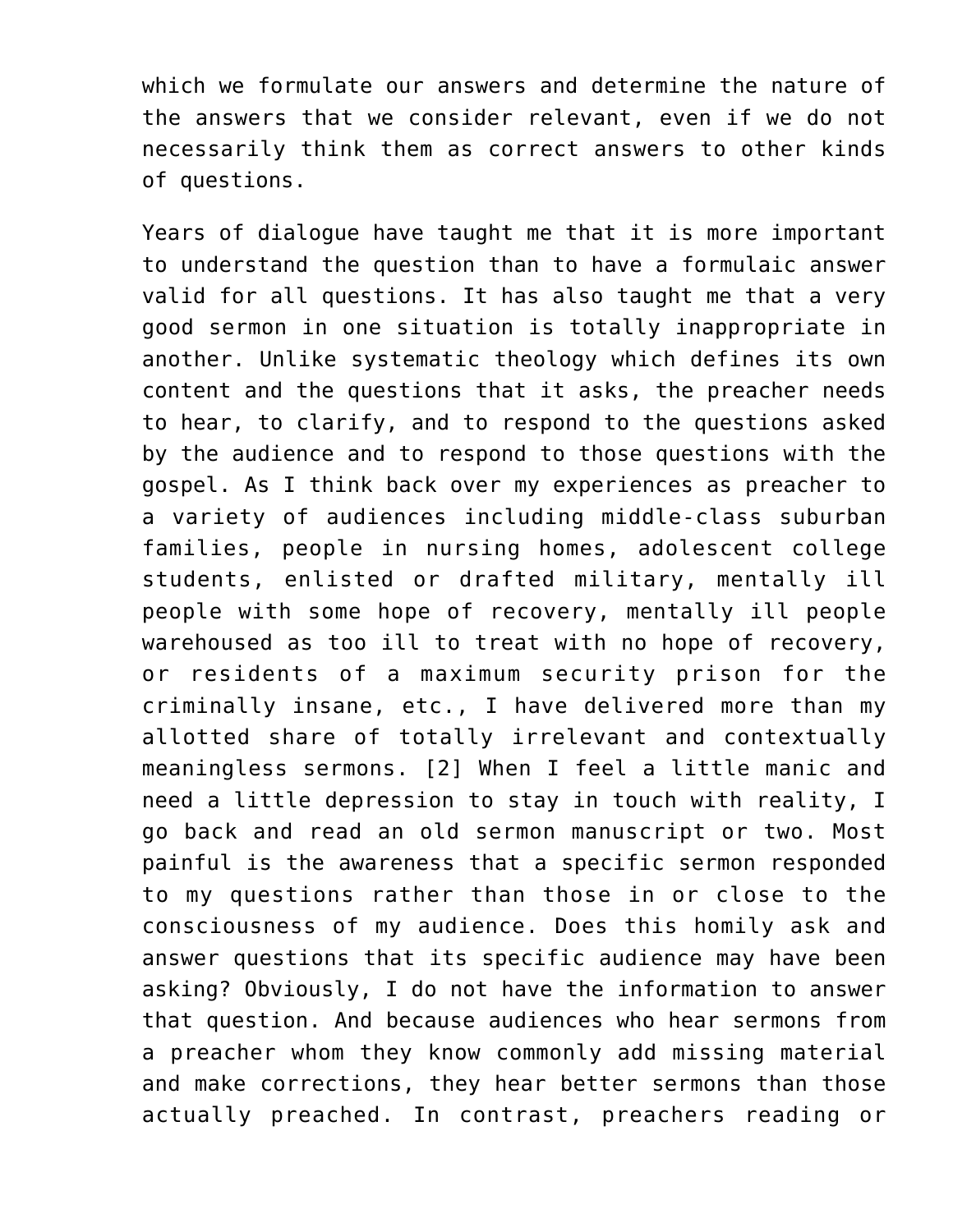hearing someone else's sermon hear the content of the same sermon quite differently.

[Note 2: I have found a little volume of sermons very stimulating to my own reflection in perplexing homiletical situations. *Sermons from Hell: Help for the Distressed*, Ward A. Knights, Jr., ed. (St. Louis, Missouri, Bethany Press, 1975).]

Given those caveats, I would like to have the opportunity to discuss with the author the formulations of his questions and of his answers.

In the last paragraph of the homily, Jungkuntz—speaking to a specific audience—raises four such defining questions:

1) And what about us?

This question applies the question asked at that conference of theologians and reported in the second paragraph of the homily to the PLU chapel audience:

*….the question being considered at that conference was whether such New Testament injunctions are in fact commandments in the sense of divine Law, or whether they are really just another form of the gracious Gospel, by which we learn that our sins are forgiven and that in Christ Jesus we are freed from the dictates and condemnations of God's holy Law.*

I could only respond to this question by clarifying the terminology. This clearly did not happen in the meeting of theologians at which Dr. B presented his views. Until the sixteenth century, law was simply the Old Testament and gospel was the New Testament. This was a clear content distinction but it was confusing when Lutherans began to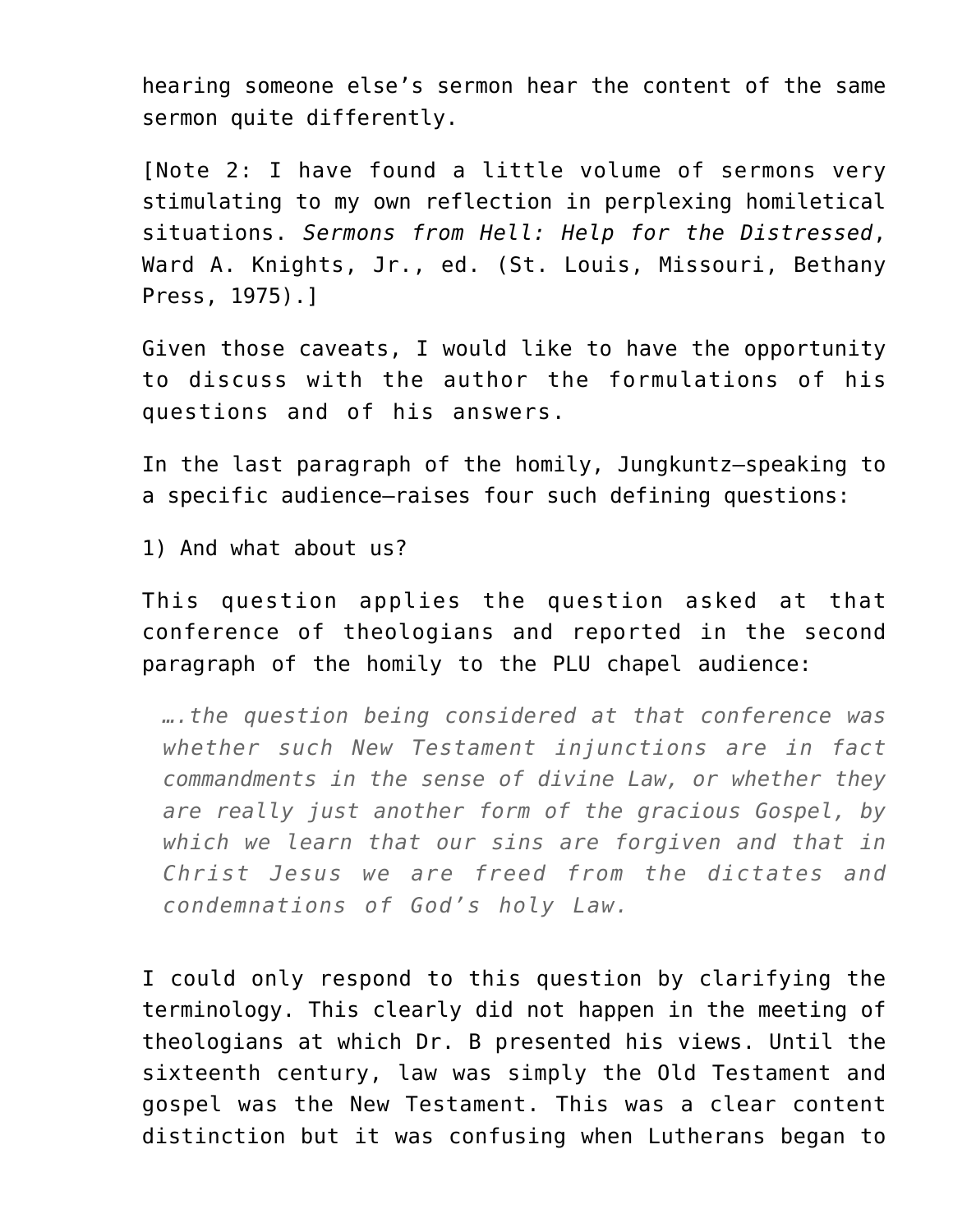use law and gospel in a new sense. Lutherans therefore had to explain their new perspective and define their new usage of the terms 'law' and 'gospel'. The Apology presents it as a distinction in terms of content. However, as this distinction was applied in pastoral work, there was a growing awareness of the inadequacy of definitions in terms of content and an increasing awareness of process that made simple distinctions on the basis of gospel unsatisfying. This is reflected in Article V of the Solid Declaration of the Formula of Concord as it attempts to merge definitions based on content with the realities of the processes of pastoral care. These discussions were further complicated by Calvin's focus on the threefold use of the the law.

(See [http://www.ccel.org/ccel/calvin/institutes.iv.viii.ht](http://www.ccel.org/ccel/calvin/institutes.iv.viii.html) [ml](http://www.ccel.org/ccel/calvin/institutes.iv.viii.html).) As Robert Preus has pointed out, the Formula of Concord had little influence on seventeenth- and eighteencentury Lutheranism that reduced the distinction between law and gospel to a sub-issue under the means of grace. When nineteenth-century Lutherans attempted to reconnect with early Lutheran theology, they reencountered the issues discussed in Articles V and VI of the Formula of Concord. This is not the place to review the confused discussions of the nineteenth and twentieth centuries. It is enough to say here that although Lutherans will ordinarily not deny a distinction between law and gospel, they define it in widely differing ways. The inability of those eighty theologians to agree and perhaps even to understand one another, and Jungkuntz's summary description of the conversation, do not contribute to clarity. For example, it is difficult for me to understand how I would "learn that my sins are forgiven" from "such New Testament injunctions" as paraenesis and ethical admonitions. Again, I think that we need to have a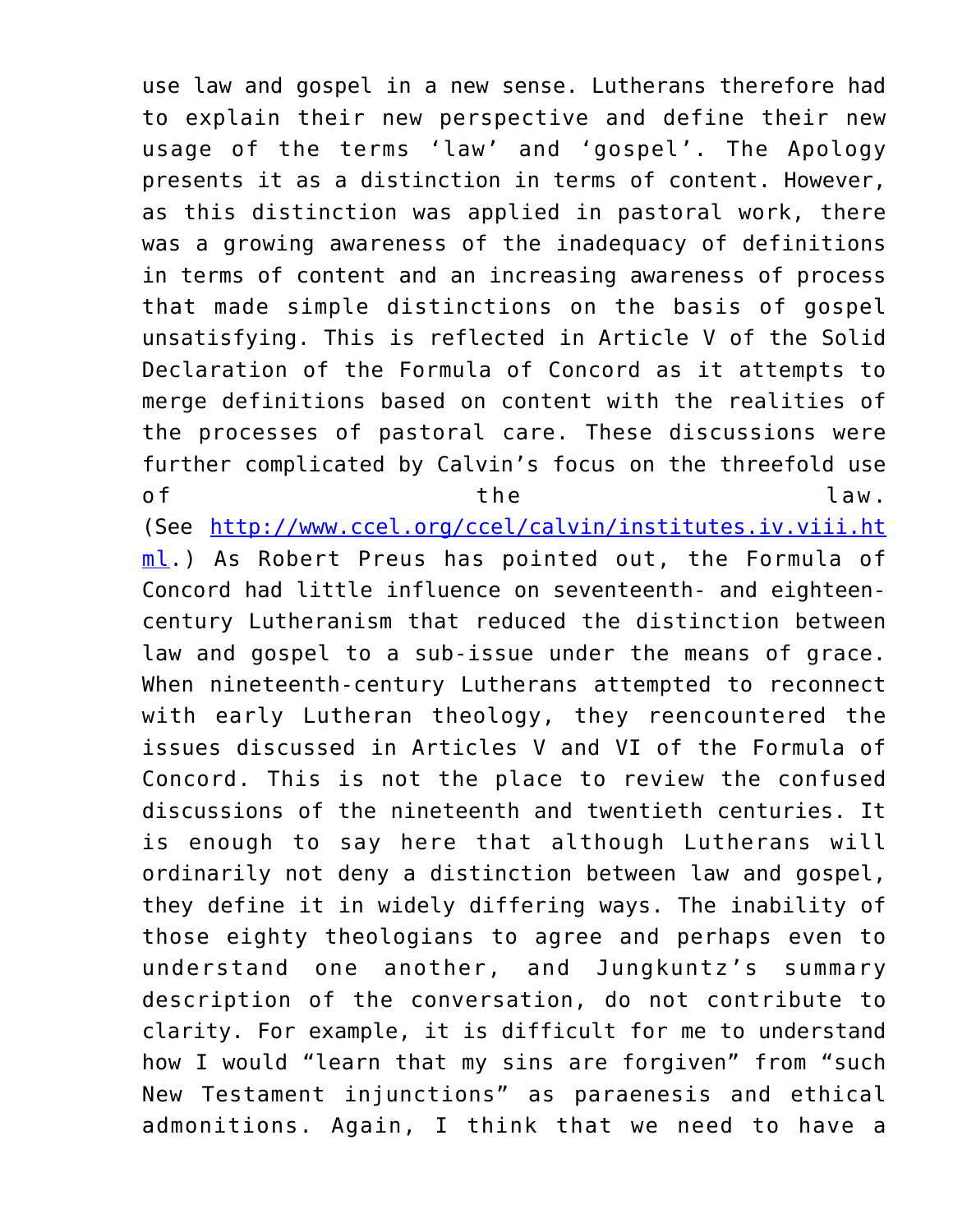discussion of process.

2) What do we hear when we read in the Holy Scriptures those exhortations and imperatives to do thus and so, to be this or that?

The question is asked only in reference to exhortations and imperatives that I read in the Holy Scriptures. Only a very few of these are directly relative to my life situation. So my first question to the author would be whether he is referring only to that small list or whether he is also referring to the myriad analogies that various preachers may use in their attempt to draw many analogies to modern life. The analogy to Suzy's first efforts to walk provoke almost no question except whether she is expected to walk too soon and whether it really is important that she crawl for some appropriate length of time before she is encouraged to walk. I would suspect that most of the behavior questions being faced by even those PLU students would be somewhat more complex and a correct answer much less certain. We today, in any case, live in a culture in the midst of a massive ethical revolution in which there are no longer any generally accepted standards and in which the Bible and the churches no longer play any significant role in determining, communicating, and maintaining those standards. Paul Althaus once wrote,

*This guidance by the Holy Spirit implies that God's concrete commanding cannot be read off from a written document, an inherited scheme of law. I must learn afresh every day what God wants of me. For God's commanding has a special character for each individual: it is always contemporary, always new. God commands me (and each person) in a particular way, in a different way than He*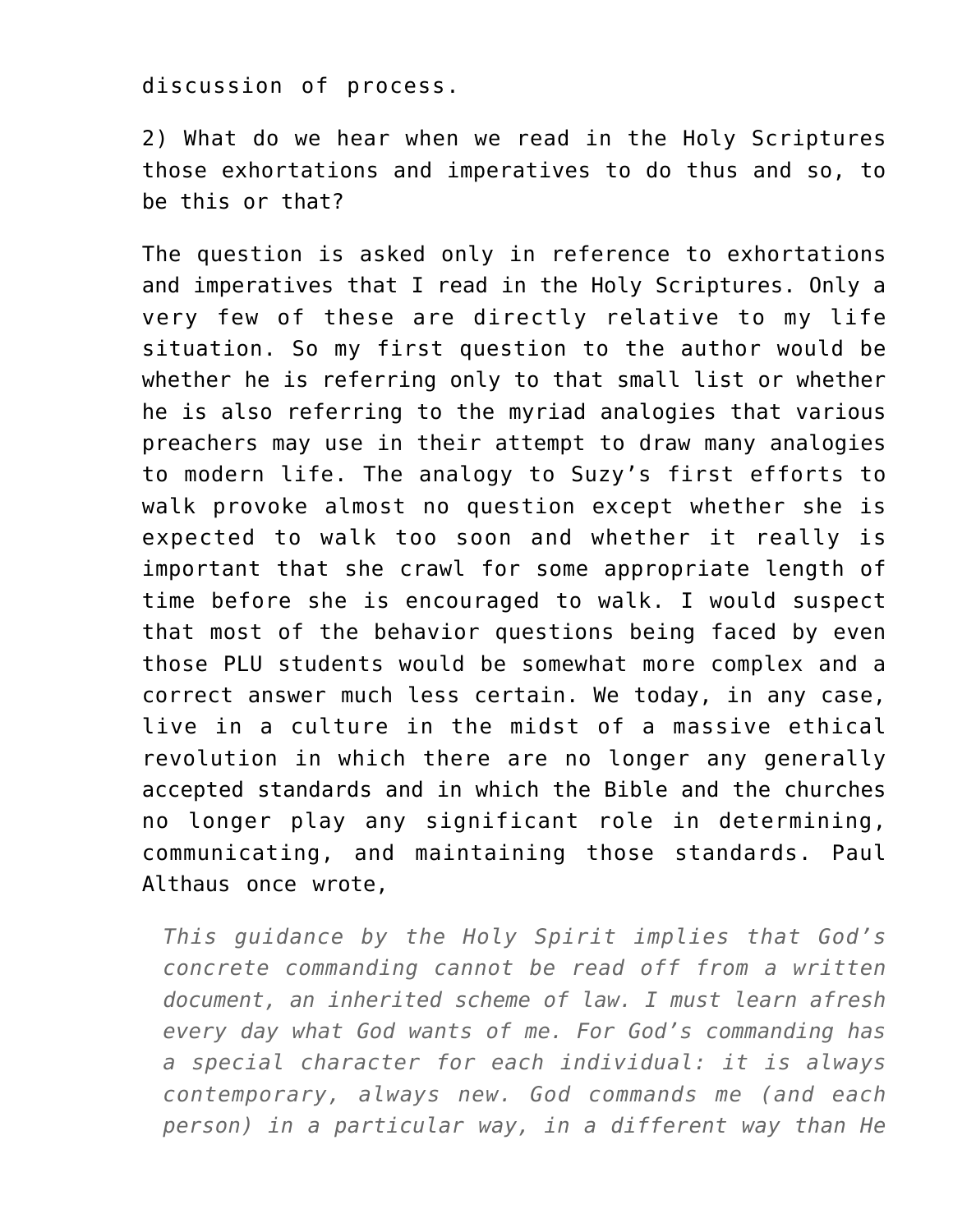*commands others…. The living and spiritual character of the knowledge of what God requires of men in the present moment must not be destroyed by rules and regulations.[Paul Althaus, The Divine Command: a New Perspective on Law and Gospel. Translated by Franklin Sherman. (Philadelphia: [Fortress Press](http://en.wikipedia.org/wiki/Fortress_Press). 1966, pp. 43 and 45). I was looking for the translation of this on the web and came across the quotation on [http://en.wikipedia.org/wiki/Law\\_and\\_Gospel](http://en.wikipedia.org/wiki/Law_and_Gospel). (Retrieved June, 2014). Does anyone know the author? (Appears not to be a Lutheran since the Apology is attributed to Luther.)]*

## 3) On what wavelength do we tune in?

This question is a creative contribution to the discussion of the process by which law and gospel are distinguished. The Apology's division of the Scripture into two categories was a division on the basis of content. No matter how useful it is, there are problems. Luther himself reports that he once heard the gospel when the monk (probably Staupitz?) to whom he was confessing his inability to trust in God reminded him that God commands Luther and all of us to trust in God. The authors of the Formula of Concord document their own experience that the communication of content of the gospel in its narrow sense can result in unfaith. I expect that more than one of us can validate that from our own experience. The Augustana surprisingly says nothing about the distinction between law and gospel but does assert that the Holy Spirit works when and where He wills. We as preachers are often surprised by our experience of that fact in practice. Jungkuntz appears to suggest that at least one way in which content (in this case, what appears to be law) can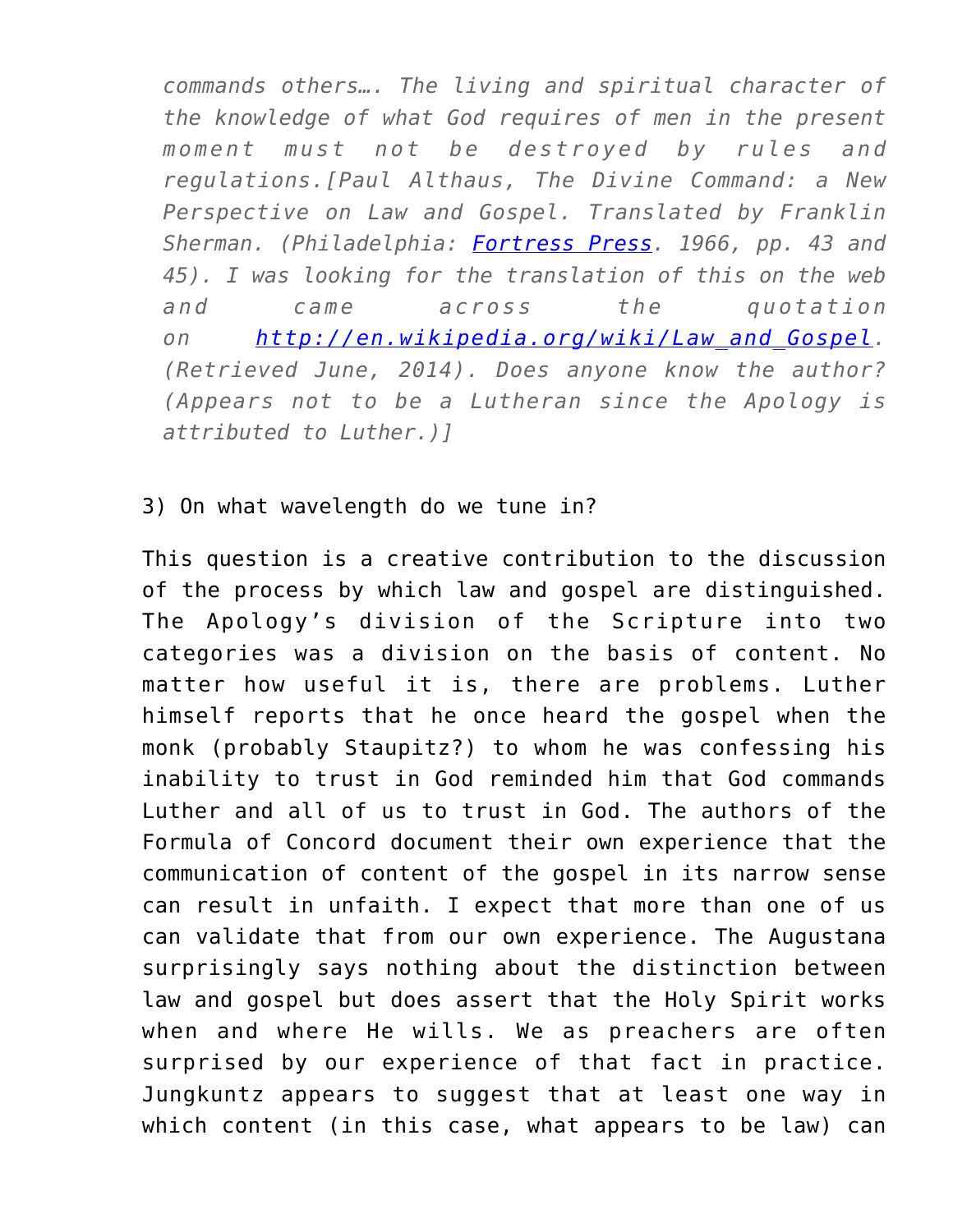be described in practice is as the "wavelength" over which it is transmitted or to which our receiver is tuned. It would be interesting to know if Jungkuntz developed this concept further elsewhere.

4) Do we hear Law or Gospel?

Without assuming your answer, I can only ask, What do you hear? I think I hear gospel. This approach seems to me to be rooted in Luther's basic rejection of the Aristotelian presuppositions of Neoplatonism or Scholasticism. Lutherans have not always agreed with Luther at that point and have constantly reshaped Luther's insights to be relevant to their own way of thinking. This approach also seems to me to be in the tradition of Walther's lectures on law and gospel. While errors have much in common, the truth of the gospel is expressed best in terms that respond directly to the situation of the hearer. In pastoral care, process is more important than content. I think this homily is an excellent example of that approach.

Whatever we hear, this homily was not written for us. We are eavesdroppers on a conversation between the provost and those students attending chapel on that day—and we know enough about being both students and preachers ourselves that we can make some intelligent guesses about the dynamics of that congregation.

How might this homily have intersected with the students' experience? We all know what it's like to be a college student. Even before you can pay the tuition, you have to be admitted. To be admitted to a school that acts responsibly in relation to its students, i.e. not a forprofit school, you have to prove not merely that you want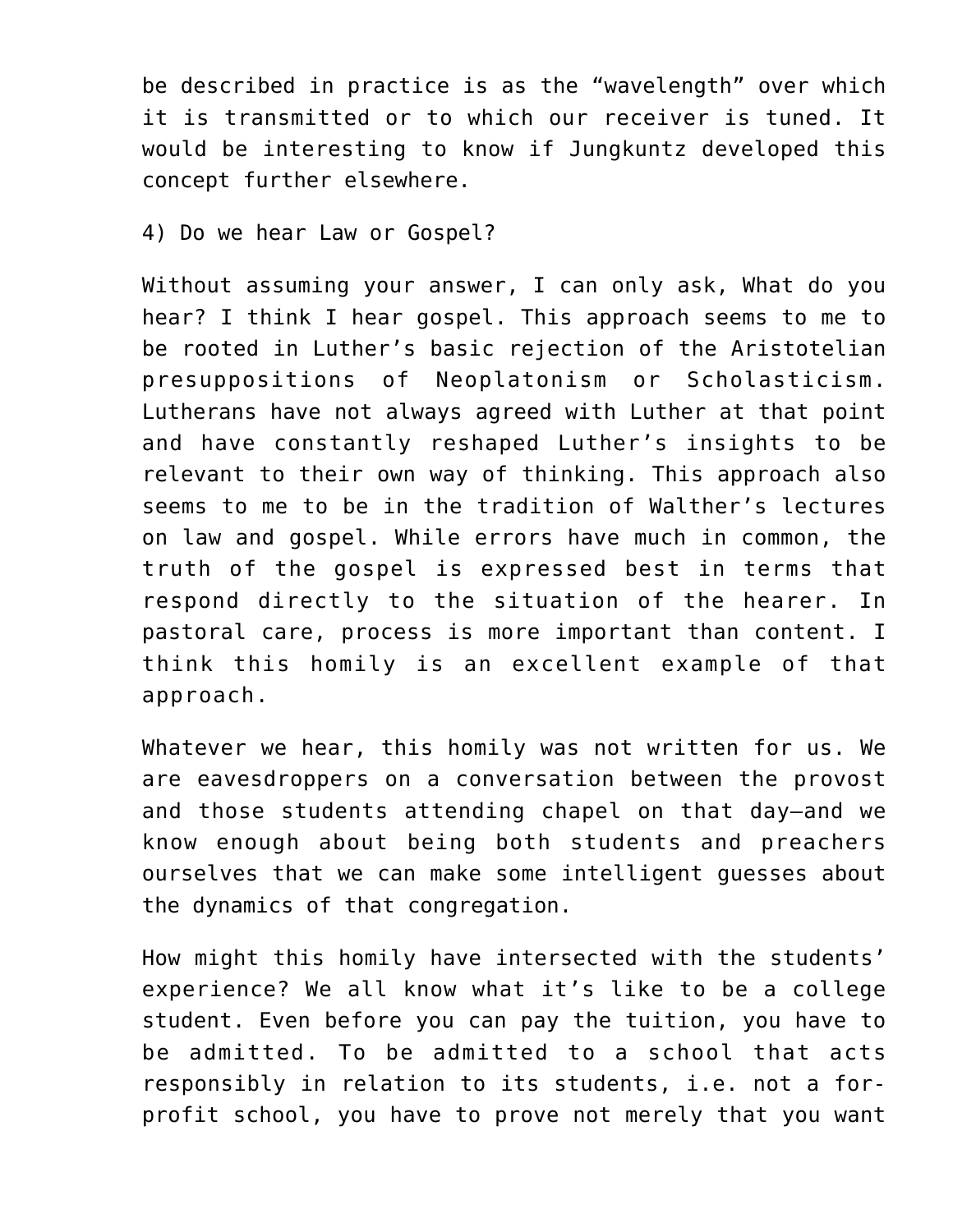to be a college student and are able to pay the tuition but that you can learn and are ready to learn what the college has to teach. Entering college has a great deal of similarity to Suzy's learning to walk. The father wants Suzy to walk and is quite accepting of her stumbling awkward movements. He will accept quite inadequate performance. The college will not (and should not) accept performance that is not up to standard, and by admitting the student it says, "Come join us; you can do it." Since it is not God, the college may be wrong. But God never asks anything more of us than we are able to do. By the standard expected under the gospel, everyone is doing the best he or she can. It may not be good enough for the college but it is good enough for God. That Christian freedom to be what I am liberates me from the performancereducing effect of not being good enough.

Individual freshmen may be discovering that they were admitted by mistake. Other students who were academic, athletic, and social stars in their local high schools now find themselves competing in quite a different arena and find themselves somewhere in this college's average group. Maybe not good enough to get a scholarship renewed but good enough for God. If a freshman survives that first year, things may get worse, and producing acceptable work may get even more difficult. Sophomores and juniors, as well as seniors now ready to graduate, encounter constantly increasing demands and higher standards until they find that they have reached the level of doing the best they can. The faculty should have high standards for all students. That's the reality of the law in the narrow sense. Evaluation requires a normal curve at every level with some outliers at each end of the distribution, some A's and some D's and, if the admissions department has